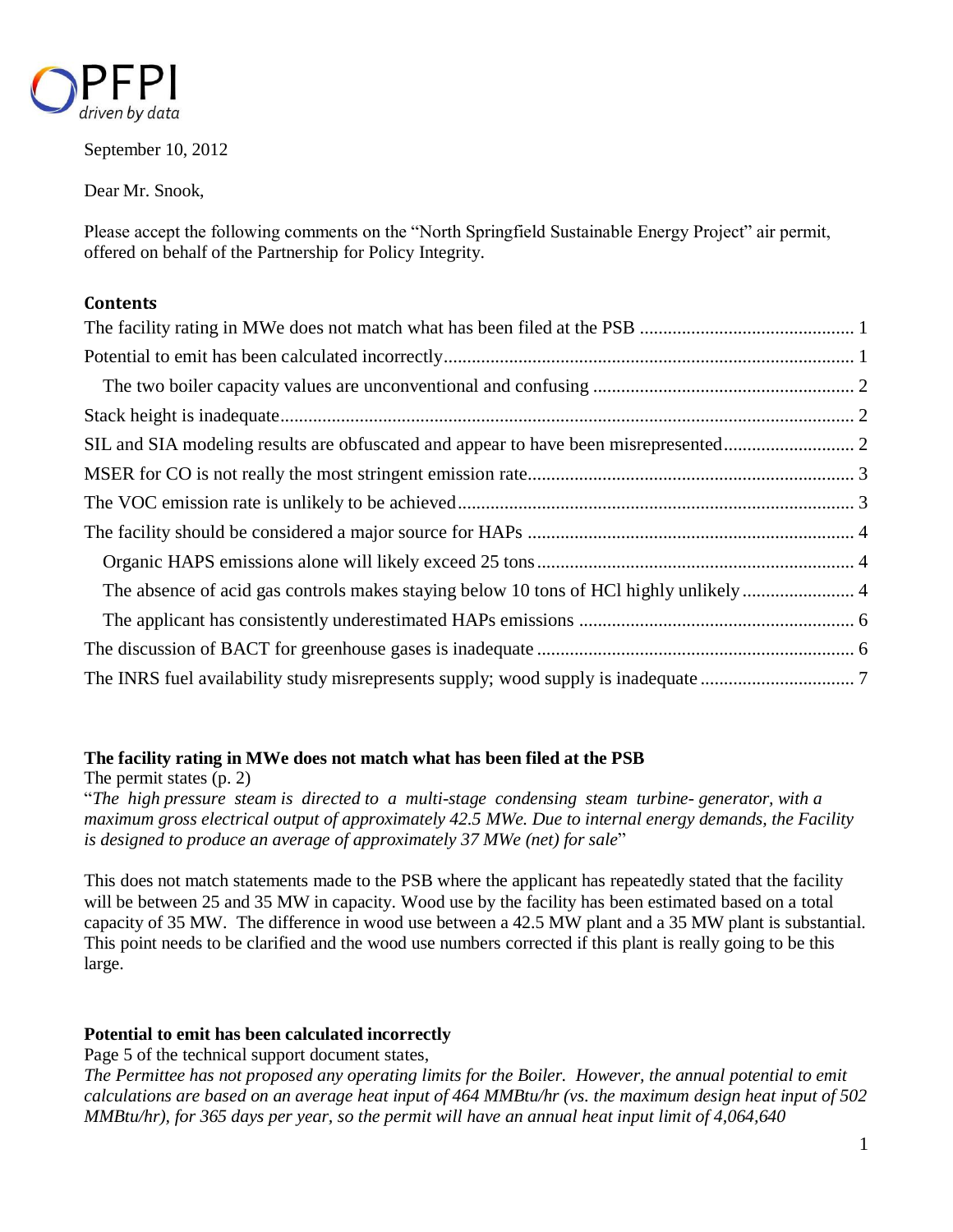*MMBtu/yr. Assuming 4,500 Btus per pound of 45% moisture wood, this equates to approximately 451,627 tons/yr of wet wood fuel.*

Page 6 of the technical support document states,

*For the Boiler, the calculated allowable annual emissions of SO2, NOx, PM, CO and VOCs are based on the established emission limits expressed in lbs/MMBtu and an annual average maximum heat input of 464 MMBtu/hr.*

This is not the correct way to calculate the potential to emit (PTE). The PTE is correctly calculated by multiplying the maximum heat input capacity of the boiler (502 mmbtu) by the maximum hours of operation (8760) by the emission rate of the pollutant.

The avoidance of correctly estimating PTE is explained on page 20 of the permit, which states that the heat input of the facility will be limited to 4,064,640 mmbtu per 12 month period. However, there is little evidence that this limit can be enforced. The ANR needs to specify in the permit exactly the means for enforcing this limit. In the more than 79 biomass facility air permits we have reviewed from around the country, we have not seen a similar instance where PTE was underestimated by downgrading the heat input to the boiler. If PTE is to be thusly downgraded, the restrictions in the permit must be practicably enforceable. These restrictions are not.

<span id="page-1-0"></span>*The two boiler capacity values are unconventional and confusing* The permit states (p. 3) that the boiler capacity size is both 464 and 502 mmbtu/hr:

*Max Heat input (45%moisture content wood): 464 MMBtu/hr* 

*Max Heat input (55%moisture content wood): 502 MMBtu/hr*

This is confusing and unnecessary. In the many permits we have reviewed, we have not seen any other instance where the applicant submitted two boiler ratings. If the applicant wants to use the 464 mmbtu/hr rating, then they should install a boiler with a rating of 464 mmbtu/hr. Otherwise, the rating is 502 mmbtu/hr.

# <span id="page-1-1"></span>**Stack height is inadequate**

Good engineering practice for the stack height at NSSEP would be 290 feet, according to page 5-8 of the air permit application. However, according to testimony submitted by NSSEP to the PSB, the FAA has placed restrictions on the stack height of the facility. Page 19 states that the stack will be 140 feet in height. This facility is going to be located in a densely populated area. If the stack height can't be made maximally protective to disperse pollutants, then the facility should not be built in this area.

#### <span id="page-1-2"></span>**SIL and SIA modeling results are obfuscated and appear to have been misrepresented**

The ANR should consider rewriting and explaining the following section so that it actually says what it is supposed to say. On page 7 of the permit, it states:

*The following pollutants/averaging times were had (sic)predicted concentrations that were greater than their respective SIL: PM10 24-hr, PM2.5 24-hr, PM2.5 annual, SO2 1-hr, SO2 24-hr and NO2 1-hr.*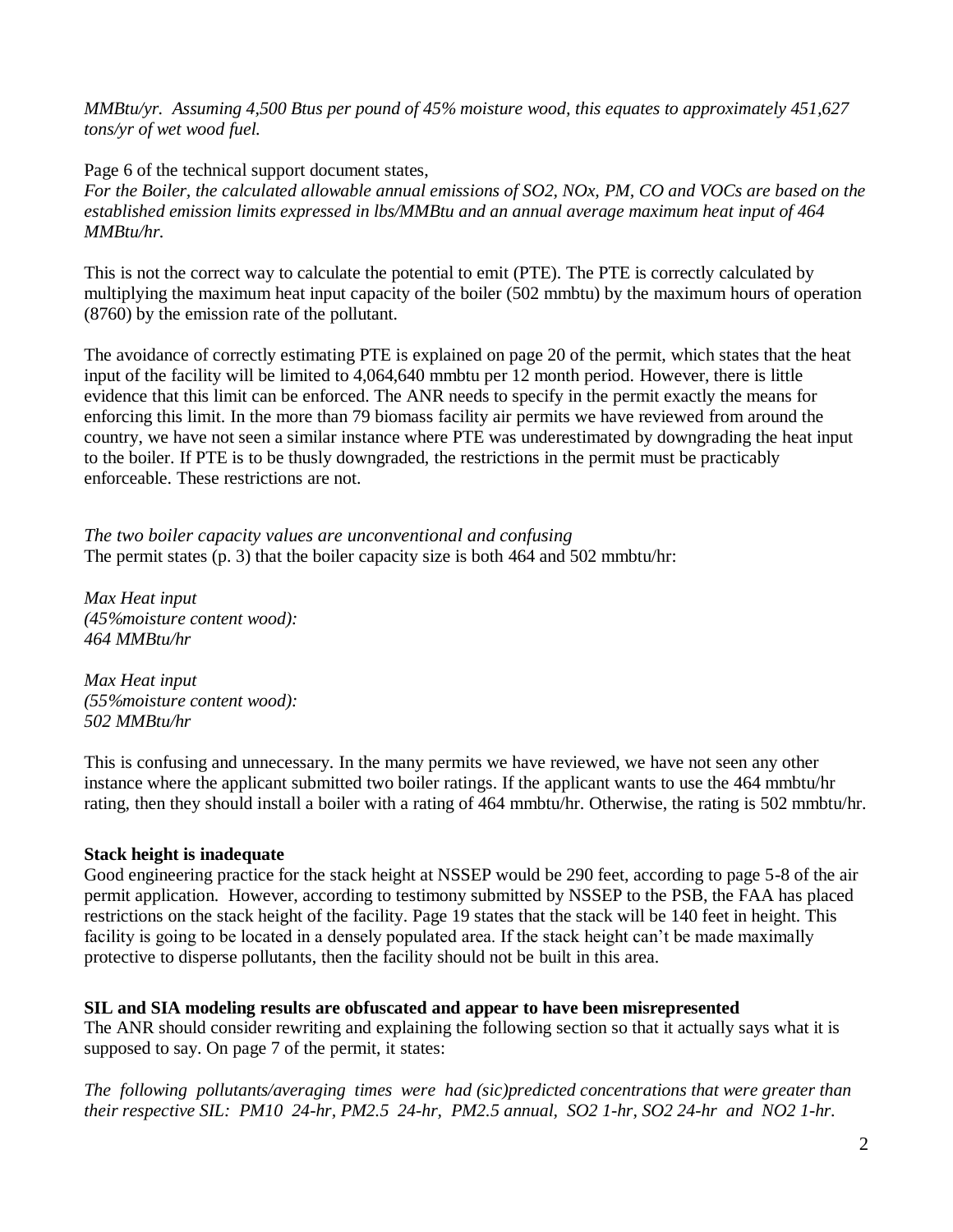*The interactive source modeling included the following two sources: APC Paper in Claremont, NH (SO2 & NO2 ) and Wheelabrator Claremont in Claremont, NH (SO2 & NO2 ). No nearby sources with significant emission rates of PM10 or PM2.5 were identified.*

#### But then on page 8, we are told:

*For the 1-hr NO2 and SO2 standards it was necessary to identify the Facility's contribution to impacts at the receptors that had a total impact that is greater than the NAAQS. This analysis was done and it was determined that the predicted impacts from this proposed project at those receptors were well below the significant impact level. This review concluded that the Facility does not contribute to these predicted violations of the NAAQS.*

So which is it? We are told on page 7 that several pollutant measures have "predicted concentrations that were greater than their respective SIL", then on page 8 we are told that the predicted impacts are "well below" the significant impact level.

Then we are told in the table on page 9 that for the pollutants requiring cumulative source modeling, even though the NAAQS are already exceeded for the 1-hour NO2 and SO2 standards, not to worry, the contribution of NSSEP is so small, it does "not contribute" to the violations.

The public should not have to work this hard to interpret an air permit. This text is impenetrable, and the presentation of information conveys the impression that there is a problem with this facility's emissions, but they are hiding it. Worse yet, ANR signing off on a permit containing such confusing verbiage makes it look like ANR isn't minding the store. This permit needs work, and if ANR has the slightest doubt about the modeling results from the facility, they should require the modeling to be repeated, with the Agency supervising closely.

# <span id="page-2-0"></span>**MSER for CO is not really the most stringent emission rate**

Page 6 of the permit states that MSER for CO is 0.075 lb/mmbtu. This is not the most stringent emission rate. The air permit for the Palmer Renewable Energy facility, which also includes a Babcock and Wilcox boiler, has a 12 month CO emission rate of 0.0365 lb/mmbtu, achieved with use of an oxidation catalyst. Considering the location of the North Springfield facility, in close proximity to other businesses, etc, the ANR should require the MSER rate to *actually be* the "most stringent". This would require use of an oxidation catalyst.

# <span id="page-2-1"></span>**The VOC emission rate is unlikely to be achieved**

NSSEP promises a VOC emission rate of 0.005 lb/mmbtu. The AP-42 standard emission rate for wood-fired boilers is 0.017 lb/mmbtu. In our database of biomass facility air permits, there are 30 facilities that specify a VOC emission rate. These rates range from 0.005 lb/mmbtu (only one has this rate - the Beaver Fair Haven facility) to 0.19 lb/mmbtu. The Palmer facility, which proposes to use an oxidation catalyst, was only able to promise to meet a rate of 0.01 lb/mmbtu, or twice the rate at the NSSEP plant. In other cases, for instance consideration of NOx rates proposed for the Beaver facility in Fair Haven, ANR and the applicant have dismissed rates specified in the Palmer permit as unachievably low. However in this case, the limit proposed is only *one-half* that proposed at the Palmer plant, which intends to use control equipment that NSSEP will not use, and yet the applicant, and ANR, see no problem in proposing a rate that is much lower than that at the Palmer plant.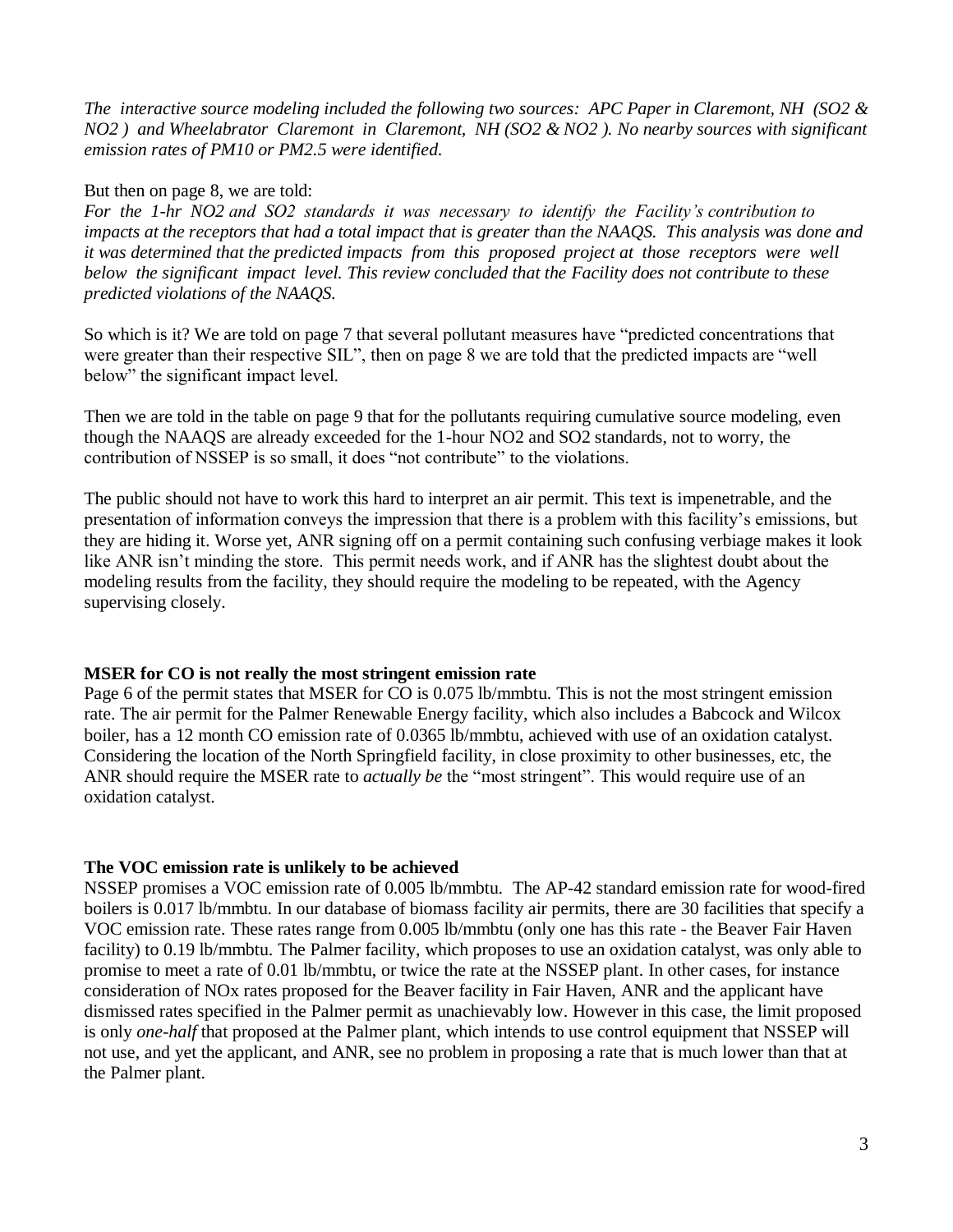We assume that the applicant is not able to produce a vendor guarantee assuring the 0,005 lb/mmbtu rate for VOCs. Thus, if the Agency is content to sign off on emissions rates that are fantastically low, then it should at least provide some assurance that the inevitable excursions from this rate will be noted. This is particularly important since, as the table on page 15 informs us, VOCs are considered a proxy for emissions of organic Hazardous Air Contaminants.

As it stands now, a promise of "good combustion practices", combined with absolutely no assurance that rates are met, does not constitute an enforceable limit in this permit. Page 28 of the permit specifies the continuous emissions monitoring systems that are proposed for the facility, but no monitoring for VOCs is included. Page 27 of the permit states that a boiler operating plan is to be developed and include startup/shutdown emissions of VOCs "developed from operational emission data from stack tests". Since "good combustion practices" are the sole control proposed for VOCs, it is to be expected that SSM emissions can be large. Is ANR really suggesting that the facility should conduct stack testing during startup/shutdown events? If so, this should be specified in the permit, because the "initial" stack test for VOCs and "periodic compliance" tests that are currently specified will surely be conducted only under the most optimal combustion conditions and will not be reflective of actual emissions at the facility, which plans to have at least four cold starts a year, and may have more. The annual emissions should be estimated using realistic projections of how the plant is actually operated, and leave a buffer for unexpected events and malfunctions, as well.

#### <span id="page-3-0"></span>**The facility should be considered a major source for HAPs**

The HAPs emissions limit of 25 tons appears to be unenforceable, both because HCl emissions will likely exceed 10 tons (discussed below) and because organic HAPs emissions have likely been underestimated significantly.

#### <span id="page-3-1"></span>*Organic HAPS emissions alone will likely exceed 25 tons*

The use of a highly unrealistic VOC rate, then stack testing, only, of component organic HAPs like formaldyhyde and benzene, essentially assures that spikes in emissions such as those that can occur during startup/shutdown will not be detected. EPA's AP-42 emission rate under normal operation conditions for formaldehyde is 0.0044 lb/mmbtu, and for benzene is 0.0042 lb/mmbtu. Both have an "A" rating for quality. Combined, emission rates for these two pollutants, alone, would be 17.5 tons at the boiler rating of 464 mmbtu/hr, and 18.9 tons at 502 mmbtu/hr.

Calculated using the AP-42 factor and the correct boiler capacity, the PTE for VOC's from this facility is around 37 tons. Can the applicant and ANR identify what component of the total VOCs does *not* qualify as HAPs? It seems likely that emissions of organic HAPs, alone, exceed 25 tons at this facility.

<span id="page-3-2"></span>*The absence of acid gas controls makes staying below 10 tons of HCl highly unlikely* The permit states, (p. 3)

*"Acid gases (SO2, H2SO4, and HCl) are limited by inherently very low sulfur and chlorine levels in the wood fuel, and further reductions in the boiler and fabric filter from natural alkalinity in the wood ash."*

The table on page 15 of the permit states that HMSER for acid gases is "*the use of natural wood which has an inherently low level of sulfur and chlorine".*

However, we have not seen any estimate of the actual chlorine or sulfur content in the fuel that NSSEP will be using. Why is ANR allowing them to rely on this general statement?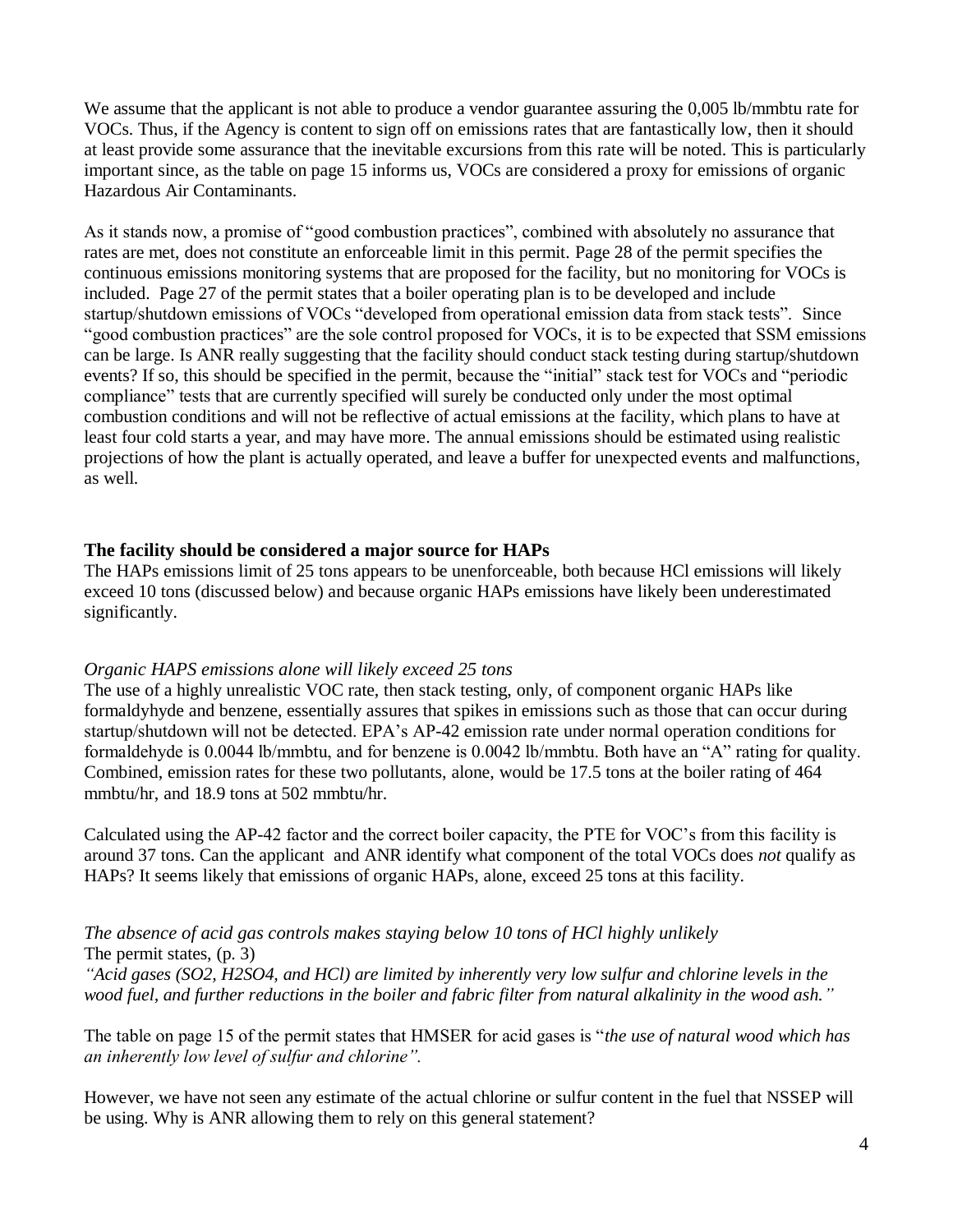To stay below an emission rate of 10 tons per year of HCl, the facility would need to **continuously meet** an emission rate no higher than 0.0045 lb/mmbtu (if the PTE is correctly calculated using a boiler capacity of 502 mmbtu/hr) or 0.0049 lb/mmbtu using the incorrect PTE calculation that the applicant appears to prefer, where the boiler capacity is stated as 464 mmbtu/hr. Notably, the permit does not acknowledge that this is the actual HCl emission rate that must be achieved – this information is nowhere to be found.

The applicant is not going to achieve this rate without an acid gas control system. In responses to interrogatories before the PSB, when questioned upon what basis the applicant thought they could achieve such a low rate of HCl emissions, they answered (response to 1-108 to NoSag):

*For HCl, NSSEP proposed an emission rate of 8.34E-04 lb/MMBTU based on two recent permits, the Laidlaw Berlin BioPower project in NH found here: http://www2.des.state.nh.us/OneStopPub/Air/330079013711-0151TypePermit.pdf, and the PRE project in Springfield, MA found here: http://www.mass.gov/dep/public/hearings/precpa\_en.pdf. NEESEP has not yet entered into vendor contracts for the Project. The emission rate was chosen as representative of MSER based on the other recent permits mentioned above.*

Both the biomass plants cited by the applicant are using sorbent systems for acid control. Therefore, it is not reasonable for NSSEP, which is not using a sorbent system, to cite these rates as achieveable. Further, in our own database of over 70 recently issued air permits for biomass facilities around the country, we found that sorbent injection is more common than not. In fact, a number of facilities with boilers one half or less the capacity of the NSSEP boiler propose to use sorbent systems for acid gas control. There is nothing special about the NSSEP facility other than the inexperience of the developer. Acid gas control systems are now standard in the industry. Why is ANR not requiring one?

Since the facility is not using a sorbent system for acid gas control, it is reasonable to use the AP-42 emission factor for HCl to estimate emissions. This factor is 0.019 lb/mmbtu. We checked the validity of this emissions factor against the emissions database that EPA put out in December 2011 when they issued the boiler rule. This database contains hundreds of datapoints on fuel Cl content, which is then converted to HCl emissions, and also emissions data for HCl that is directly measured.

- $\bullet$ For the HCl rates that are estimated based on fuel chlorine content, we pulled 772 estimates for different types of "unadulterated" wood fuel, hog fuel, and bark. The average HCl emission rate calculated in this database from fuel Cl content using standard assumptions for the higher heating value of fuel is 0.026 lb/mmbtu.
- For the HCl emissions rates that are directly measured, where the fuel is specified as unadulterated wood, hog fuel, and bark, there are 107 datapoints with an average emission rate of 0.00928 lb/mmbtu. Using this emissions rate, the NSSEP facility would have 18 – 19 tons of HCl emissions per year, making the facility a major source for HAPs. Interestingly, the AP-42 value of 0.019 lb/mmbtu occurs right around the midpoint of this dataset – in other words it is the median value.

The size of the boiler emissions database, and the fact that the data were collected within the last 7 years or so, makes this a credible means of estimating emissions. In fact, what the data show is that the AP-42 value of 0.019 lb/mmbtu is very reasonable. So why has NSSEP been allowed to choose their own emissions factor for HCl?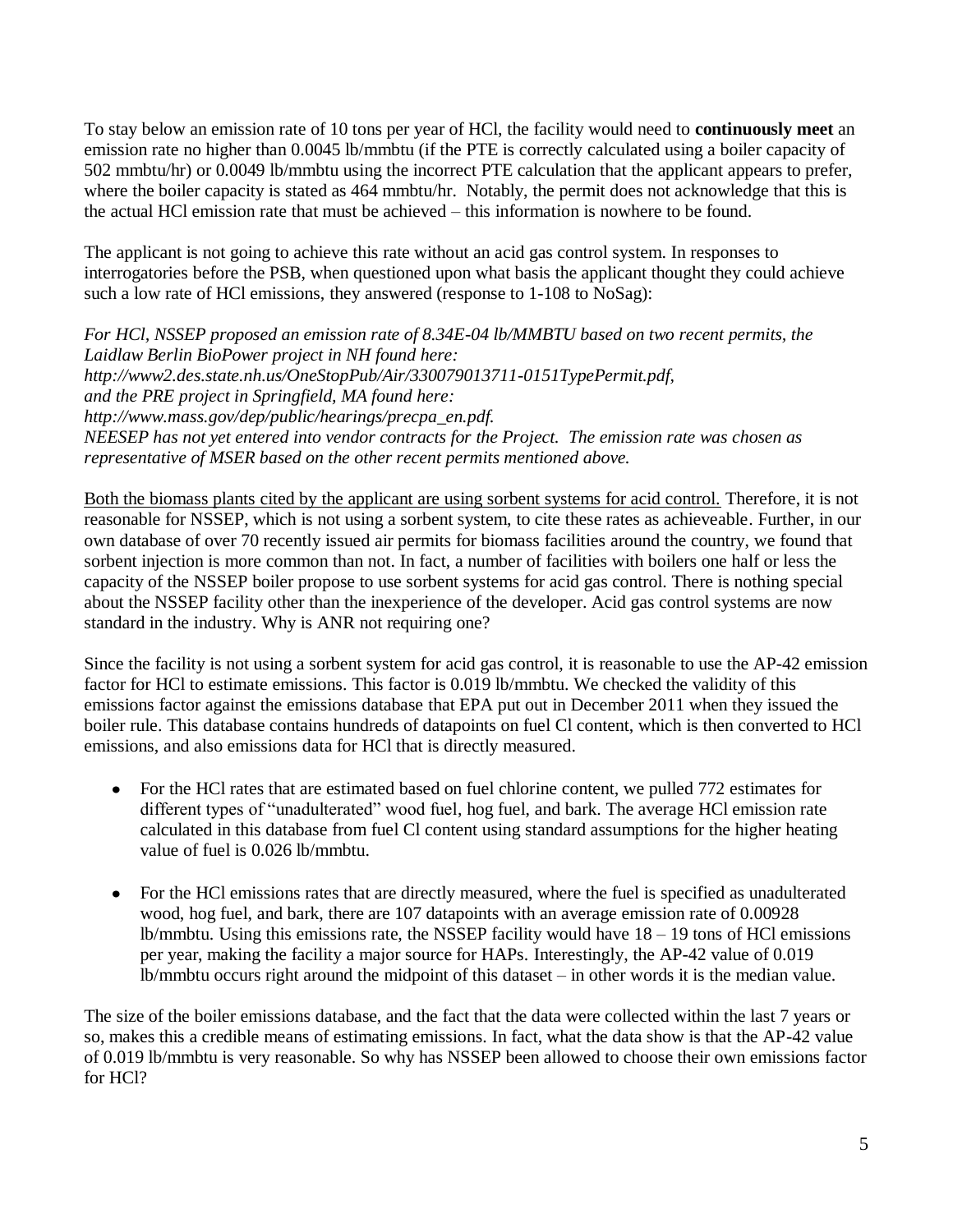#### <span id="page-5-0"></span>*The applicant has consistently underestimated HAPs emissions*

We have reviewed the actual data that lies behind the AP-42 estimates of HAPs, and we have reviewed hundreds of test results for boilers burning unadulterated wood in EPA's December 2011 boiler database underpinning the new MACT rules. Similarly, we have reviewed the data that lies behind the NCASI emission factors (much of which is the same as the AP-42 dataset). The applicant has in some cases cherry picked data to eliminate datapoints that they don't like and that they identify as "outliers", even though they used no statistical test to identify them as such, and has invented new emissions factors. For nearly every HAP emitted in any significant amount, the applicant has chosen or invented an emission factor that is significantly lower than the AP-42 factor. The use of these factors has not been justified, and is particularly unjustified given that the applicant is not using emissions controls, such as a sorbent system for acid gas control, that are absolutely standard on most other biomass facilities being built today.

When AP-42 factors are used, this facility is a major source of HAPs. ANR should permit it as such. Even if Vermont's rules mandate emissions controls that are as rigorous, or more rigorous, than the control levels mandated by EPA for major sources under MACT, it relfects poorly on ANR to allow misrepresentation of this facility as a minor source for HAPs to go unchallenged. Further, it is a misrepresentation to the community, who have a right to know the amount of toxic air pollutants emitted.

|                                       |           |                     | NSSEP EF |        |                                            |        |        |                   |
|---------------------------------------|-----------|---------------------|----------|--------|--------------------------------------------|--------|--------|-------------------|
|                                       |           |                     | lower or | tons w | tons w                                     | tons w | tons w |                   |
|                                       | AP-42     | <b>NSSEP</b>        |          |        | higher AP-42 EF NSSEP EF AP-42 at NSSEP EF |        |        | exceeds           |
|                                       | emissions | emission            | than AP- | at 464 | at 464                                     | 502    | at 502 | action            |
| <b>Substance</b>                      | factor    | s factor            | 42 EF?   | mmbtu  | mmbtu                                      | mmbtu  | mmbtu  | level?            |
| <b>HYDROCHLORIC ACID</b>              | 1.900E-02 | 8.34E-04            | lower    | 41.111 | 1.805                                      | 41.776 | 1.834  | Y                 |
| <b>FORMALDEHYDE</b>                   | 4.400E-03 | 1.20E-03            | lower    | 9.520  | 2.596                                      | 9.675  | 2.639  | Υ                 |
| <b>BENZENE</b>                        | 4.200E-03 | 8.50E-04            | lower    | 9.088  | 1.839                                      | 9.235  | 1.869  | y                 |
| <b>ACROLEIN</b>                       | 4.000E-03 | 2.40E-04            | lower    | 8.655  | 0.519                                      | 8.795  | 0.528  | no AL             |
| <b>STYRENE</b>                        | 1.900E-03 | 6.40E-04            | lower    | 4.111  | 1.385                                      | 4.178  | 1.407  | N                 |
| <b>MANGANESE</b>                      | 1.600E-03 | 8.60E-05            | lower    | 3.462  | 0.186                                      | 3.518  | 0.189  | Υ                 |
| <b>TOLUENE</b>                        | 9.200E-04 | 2.90E-05            | lower    | 1.991  | 0.063                                      | 2.023  | 0.064  | N                 |
| <b>ACETALDEHYDE</b>                   | 8.300E-04 | 1.90E-04            | lower    | 1.796  | 0.411                                      | 1.825  | 0.418  | Υ                 |
| <b>DICHLOROMETHANE</b>                | 2.900E-04 | 5.40E-04            | higher   | 0.627  | 1.168                                      | 0.638  | 1.187  | Υ                 |
| <b>ACETONE</b>                        | 1.900E-04 | 2.20E-04            | higher   | 0.411  | 0.476                                      | 0.418  | 0.484  | ${\sf N}$         |
| NAPHTHALENE                           | 9.700E-05 | 1.60E-04            | higher   | 0.210  | 0.346                                      | 0.213  | 0.352  | Υ                 |
| <b>PHENOL</b>                         | 5.100E-05 | 5.10E-05            | same     | 0.110  | 0.110                                      | 0.112  | 0.112  | N                 |
| <b>LEAD</b>                           |           | 4.800E-05 4.800E-05 | same     | 0.104  | 0.104                                      | 0.106  | 0.106  | Υ                 |
| <b>CARBON</b><br><b>TETRACHLORIDE</b> |           |                     |          |        |                                            |        |        |                   |
|                                       | 4.500E-05 | 8.90E-07            | lower    | 0.097  | 0.002                                      | 0.099  |        | 0.002 N (but 60%) |
|                                       |           |                     |          | Sum    | Sum                                        | Sum    | Sum    |                   |

#### <span id="page-5-1"></span>**The discussion of BACT for greenhouse gases is inadequate**

We are offering only brief comments here. ANR knows that biomass plants that rely on whole tree harvesting for fuel are the worst possible choice from a climate change perspective. To use wood for fuel produces a spike in CO2 emissions that is not "repaid" with new tree growth for decades. We do understand that ANR's role is to write a permit, not to make substantive decisions about what the role of biomass energy

81.293 11.011 82.610 11.189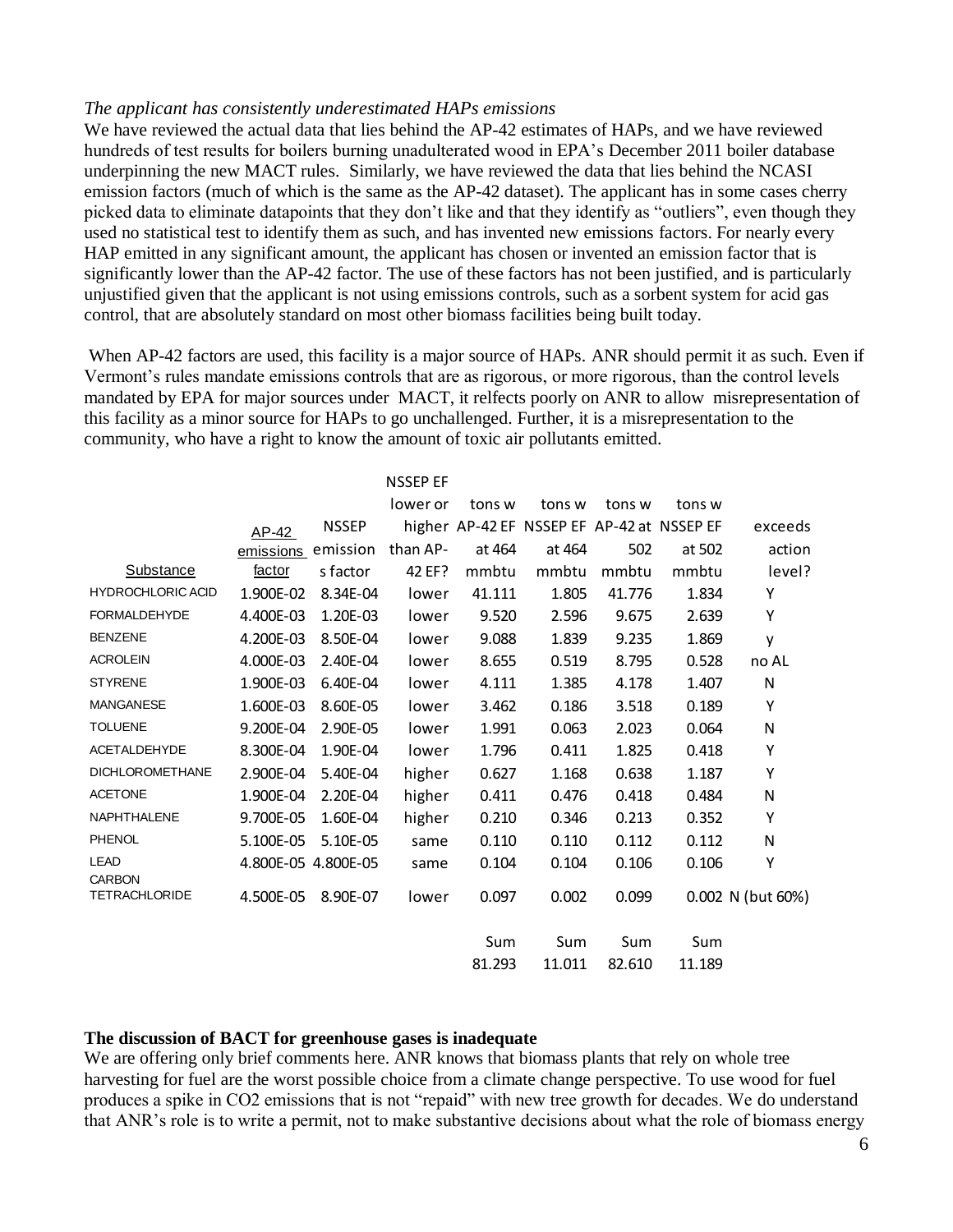should be in Vermont, but at the same time, when ANR allows sloppy language and misrepresentations by the applicant to go unchallenged, this reflects poorly on the Agency and makes decision-making more difficult for policy-makers who rely on ANR for unbiased science. For instance, the following is an example of the kind of propaganda that the applicant provides to policy-makers. In a letter to members of the Planning Commission and Board of Selectmen (Exh. Pet CGM-6 provided to the VT PSB) the NSSEP project manager states, "*The Project will also help Vermont meet its electric energy needs with a clean, low carbon, renewable baseload source of power*". This statement reminds me of something one famous writer once said about another famous writer: "every word is a lie, including 'and' and 'the'".

ANR's discussion of why the use of wood is "integral" to a power generation project is so weak, it reflects particularly poorly on the Agency. In its review of the Beaver Fair Haven plant, ANR justified wood as "integral" to power generation at the facility because the facility would, as a pellet plant, generate wood waste that would constitute some of the fuel supply at the power plant. However, that argument does not pertain to the NSSEP facility, and the Agency's argument for why wood is "integral" to the NSSEP facility. ANR's remaining justifications for why wood is "integral" to the NSSEP facility are not much more than a tacit admission that the sole purpose of the facility is to mop up subsidies for "renewable" power generation, something that they would not be able to do if they were burning natural gas, for instance.

ANR argues that the GHG analysis and discussion of BACT should not require the facility to consider other fuels and technologies, because this would constitute "redefining the source". These arguments are shallow.

- 1. The NSSEP technical support document contains elements of the BACT analysis for greenhouse gases, such as it is. The following statement is found on page 32: " *4. Type of fuel. Due to their chemical makeup, some fuels generate less CO2 per unit of energy when they are combusted. As noted above, fuel switching would redefine this source and is not part of the MSER review."*  This statement is deceptively incomplete. A major reason that a biomass plant emits so much more CO2 than a coal plant, for instance, is *not* because the fuel carbon to energy ratio is so much higher (in fact coal and wood have a similar carbon to energy ratio) but because biomass plants are phenomenally inefficient. It is ludicrous to permit a technology as inefficient as biomass combustion to constitute "BACT" for CO2 control.
- 2. Saying "The Agency finds that the Permittee's objective is to build a biomass fuel electric generating facility" is no different from saying their objective is to build a coal facility. In that case, the applicant would likely still be compelled to consider alternate fuels and technologies, particularly if other fuels were in use at the plant, for instance during startup.
- 3. The statement "*The Agency further notes that the proposed facility is designed to allow low grade heat from the steam turbine at the electric generating plant to supply thermal energy for the adjacent industrial park*" is irrelevant to the nature of the fuel used. Low grade heat could be harvested from any kind of facility powered by any kind of fuel. It does not reflect well on the Agency to include this argument as a reason that wood is "integral".

# <span id="page-6-0"></span>**The INRS fuel availability study misrepresents supply; wood supply is inadequate**

On page 31, referring to the use of wood at the facility, the technical support document states that NSSEP's testimony "*also discusses promoting sustainable forestry and the intent of this project to develop its own Sustainable Forestry Plan. In the development of the project they also hired Innovative Natural Resource Solutions, LLC to conduct a biomass fuel supply study for the area around Springfield, VT. The Permittee points to this study, along with a recent study by the Biomass Energy Resource Center (Vermont Wood Fuel Supply Study – 2010 Update), to support their conclusion that there is an ample supply*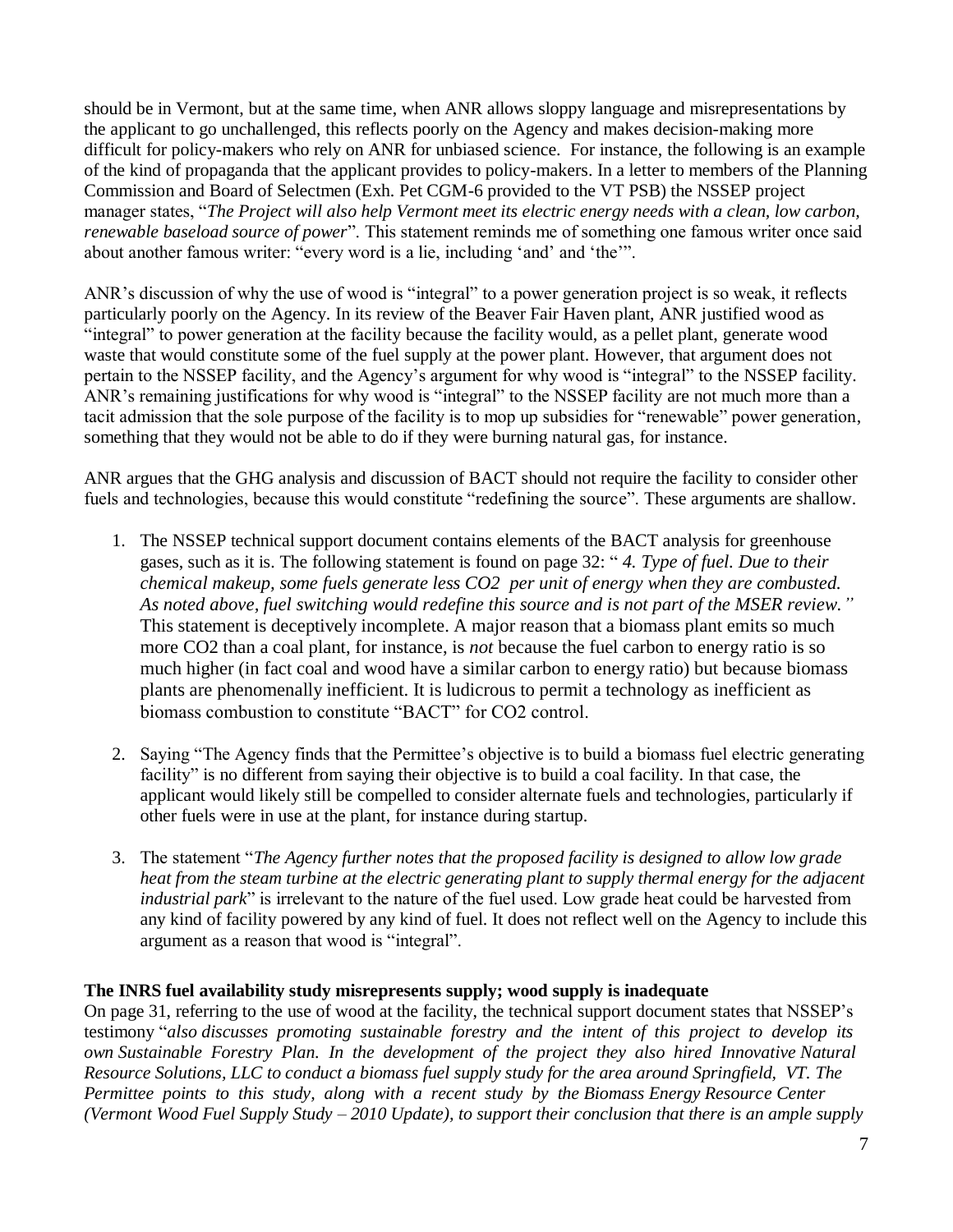*of wood fuel available. The Permittee has reiterated that the project is proposed as a wood fired steam electric boiler, and the choice of fuel is integral to the proposed facility's fundamental purpose and basis of design*."

Citing the INRS studies on fuel availability as support for the applicant failing to do a real BACT analysis is no different than a coal plant saying, "we have coal in the mines, therefore we should not have to consider other fuels." Further, ANR itself knows that the INRS/Kingsley biomass availability studies are quite weak in their methodology and conclusions. Citing the existence of the INRS study is therefore not very meaningful.

Here we offer a few observations on the INRS study. A more detailed critique is included in the supporting document provided with this letter.

The inadequacy of the Kingsley studies is manifested in some of the responses to interrogatories before the PSB. Below we have reproduced some questions and responses demonstrating that the study -

- 1. …did not consider landowner willingness to harvest;
- 2. …did not take physical considerations like slope steepness into consideration when calculating harvestable area and wood availability;
- 3. …did not take protected areas or wetlands into consideration when calculating harvestable area and wood availability;
- 4. …states they "don't know" whether compliance with a sustainable harvest policy will reduce wood availability - even though the INRS study for NSSEP explicitly states that any restrictions would "likely" increase the cost of fuel;
- 5. …appears to be confused on whether the harvest radius is 30 miles or 50 miles, and uses whatever answer is convenient at the time;
- 6. …claims greater wood availability than exists according to the BERC wood availability study.

**Q.VNRCNWF:NSSEP.I-73**: Please explain whether the Biomass Fuel Availability study incorporated landowner willingness to harvest as a factor in determining overall material that may be available to harvest.

# **A.VNRCNWF:NSSEP. 1 -73 :**

- a. Landowner willingness to harvest was not a factor used in wood supply estimates.
- b. The assessment does not include an analysis of landowner willingness to harvest.

**Q. VNRCNWF:NSSEP.I-742** Please explain whether the Biomass Fuel Availability study incorporated **Q.VNRCNWF:NSSEP.1-75**: Please explain whether the Biomass Fuel Availability study incorporated limitations in availability of wood supply due to protection of wetlands and other sensitive ecosystems? **A.** I. The excluding all public lands, including all public lands, including all public lands, including the Green of  $\mathbb{R}$  and  $\mathbb{R}$  are green of the Green of excluding the Green of  $\mathbb{R}$  and  $\mathbb{R}$  are green a. Please explain how sensitive ecological sites affect or factor into the wood supply estimates provided?

**A.VNRCNWF:NSSEP.I-75**: With the exception of excluding all public lands, including the Green Mountain National Forest, wetlands and other sensitive ecological sites were not screened from the wood supply analysis.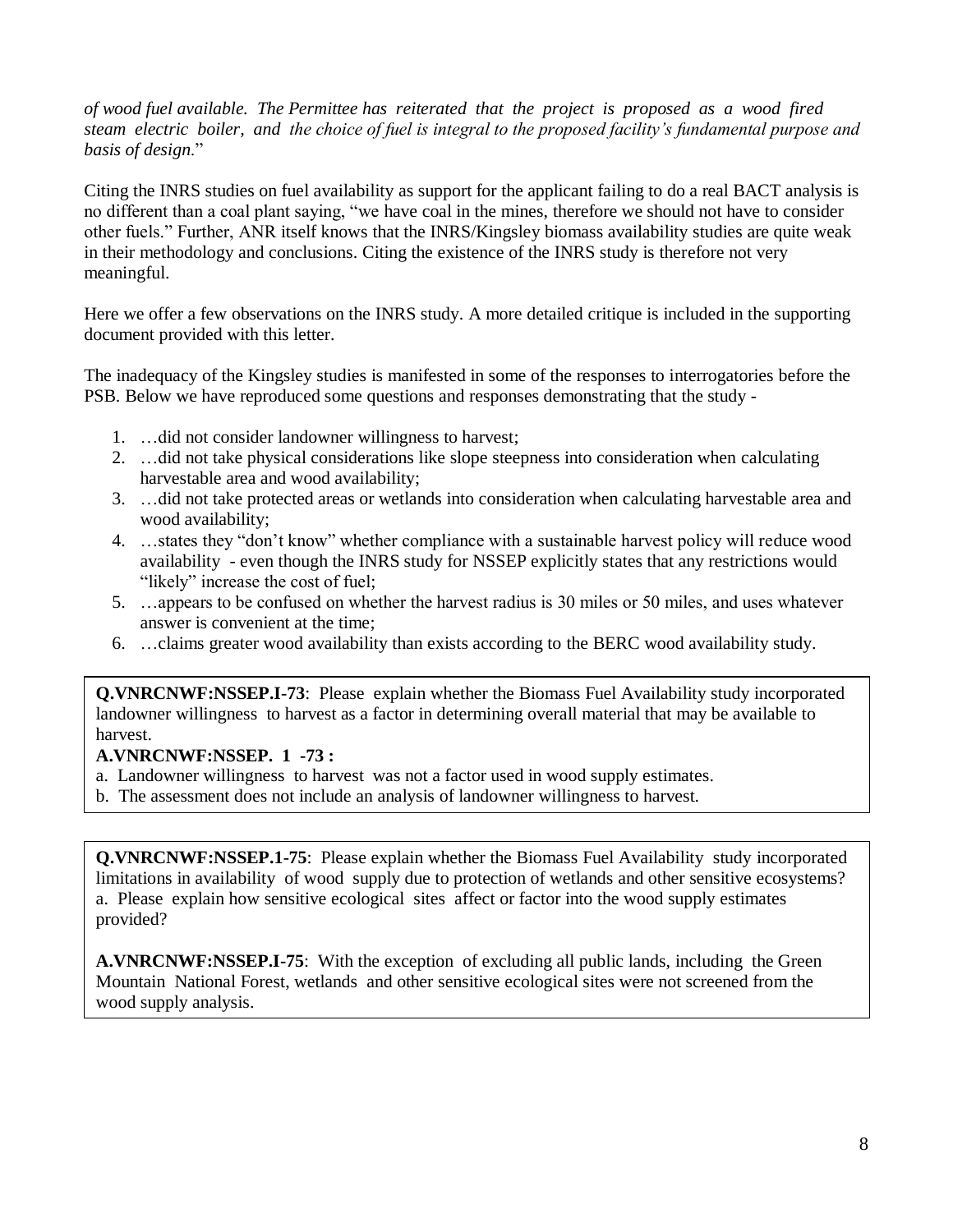**Q.VNRCNWF:NSSEP.I-76**: Please explain whether compliance with the NSSEP Sustainable Harvesting Policy for Whole Tree Chipping Operations will reduce the amount of wood that is available according to the Biomass Fuel Availability study? If compliance with the Sustainable Harvesting Policy for Whole Tree Chipping Operations will reduce the amount of wood that is available, please explain how much?

**A.VNRCNWF:NSSEP.I-76** Unknown. See also A.ANR:NSSEP. I – 10

Contrast this answer of "Unknown" with the following statement from the INRS study for NSSEP, which states that fuel prices in the study *"assume that no outside restrictions are put on timber harvesting for biomass. The two facilities currently operating in Vermont – McNeil Station and Pinetree Ryegate – have 'harvest standards' placed on the facilities through the Vermont Public Service Board. If the PSB or the legislature placed harvest standard restrictions on new biomass electric facilities located in Vermont – or if the North Springfield Energy Project adopts such standards voluntarily – it is likely the cost for fuel would increase". (*INRS North Springfield report, Table 5, page 34)